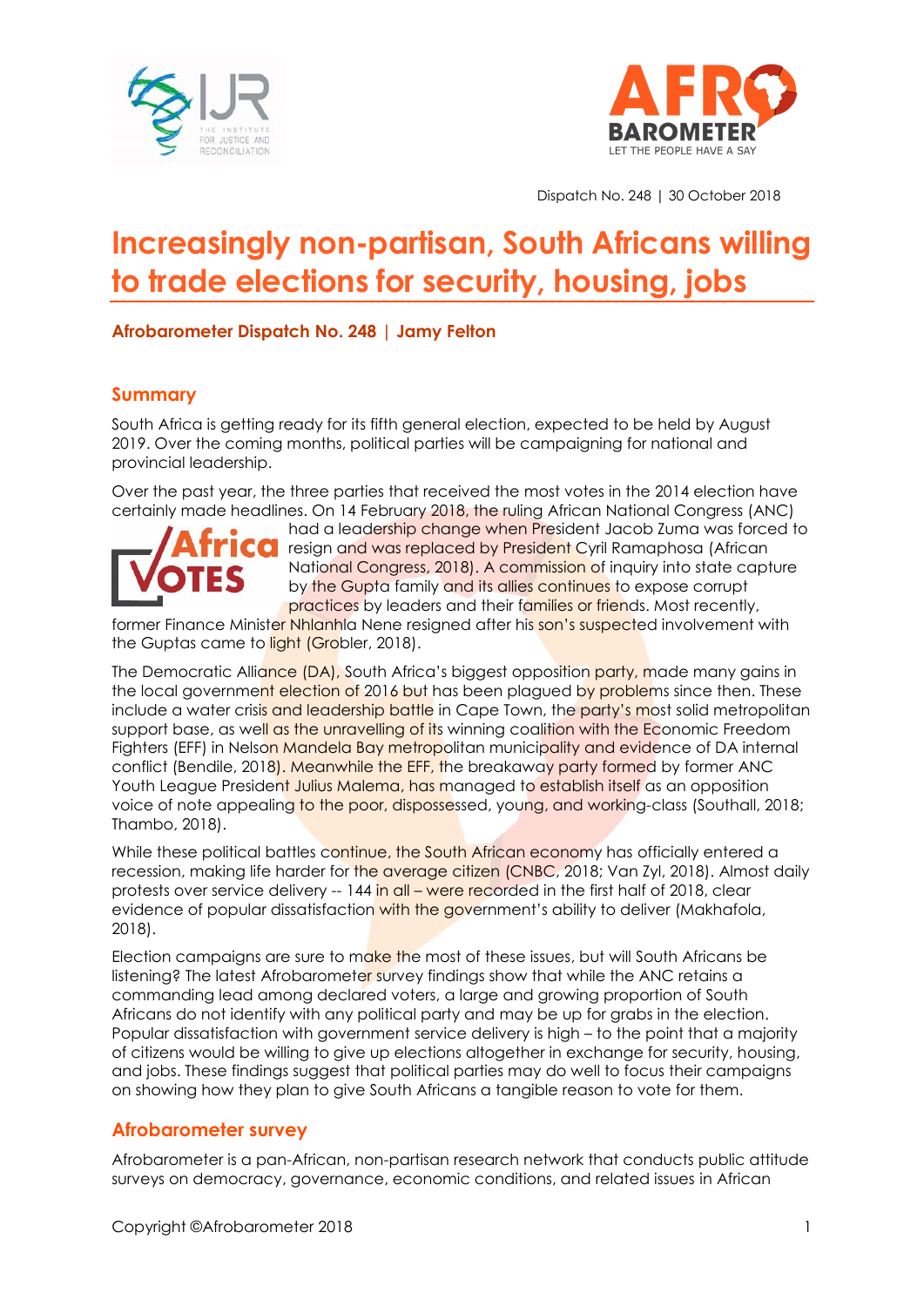

countries. Six rounds of surveys were conducted in up to 37 countries between 1999 and 2015, and Round 7 surveys are being completed in 2018. Afrobarometer conducts face-toface interviews in the language of the respondent's choice with nationally representative samples.

The Afrobarometer team in South Africa, led by the Institute for Justice and Reconciliation and Plus 94 Research, interviewed 1,800 adult South Africans in August and September 2018. A sample of this size yields country-level results with a margin of error of +/-2 percentage points at a 95% confidence level. Previous surveys were conducted in South Africa in 2000, 2002, 2004, 2006, 2008, 2011, and 2015.

## **Key findings**

- In a hypothetical election tomorrow, almost half (48%) of South Africans say they would vote for the ANC. The DA and EFF would tie for distant second with 11% each, while more than one-fourth (27%) of citizens don't know or won't say how they would vote, or wouldn't vote.
- More than half (53%) of South Africans say they do not feel close to any political party – the largest proportion of "non-partisans" since 2000. A majority of non-partisans live in urban areas, are under the age of 35, and have a secondary or post-secondary education.
- More than two-thirds (69%) of citizens say the 2014 election was free and fair, yet only about half as many (38%) say they trust the Independent Electoral Commission "somewhat" or "a lot."
- Six in 10 South Africans (62%) say they would be willing to forgo elections if a nonelected government could provide law and order, housing, and jobs.

### **ANC leads while opposition race tightens**

With the election less than a year away, the ANC will be looking to extend its winning streak dating back to 1994, while the DA and EFF (which won 22% and 6% of the vote, respectively, in 2014) will seek to strengthen their positions as legitimate opposition forces (Independent Electoral Commission, 2018).

According to the latest Afrobarometer data, almost half (48%) of South Africans say that if elections were held tomorrow, they would vote for the ANC. The DA and EFF would tie for second place with 11% each. All other parties would combine for 4% of votes, while more than a quarter (27%) of South Africans say they don't know whom they would vote for, they would not vote, or they refused to answer the question (Figure 1).

The ANC's 48% is the same proportion it received in Afrobarometer's 2015 survey, down from 55% in 2011 (Figure 2). After a decade of growth on this indicator, the DA lost ground compared to 2015 (17%), while the relatively young EFF has managed to pull even with the DA as the largest opposition parties in South Africa.

The ANC is considerably stronger in rural areas (59%) than cities (43%). The DA, in contrast, triples its rural share (4%) in urban areas (14%), while the EFF shows urban-rural balance (11% each) (Figure 3).

Men and women express similar voting preferences except for an EFF weakness among women (8%). By age group, the ANC shows its weakest support among younger citizens (43% of 18- to 25-year-olds). The EFF, on the other hand, is stronger among younger respondents (17% of 18- to 25-year-olds) than their elders.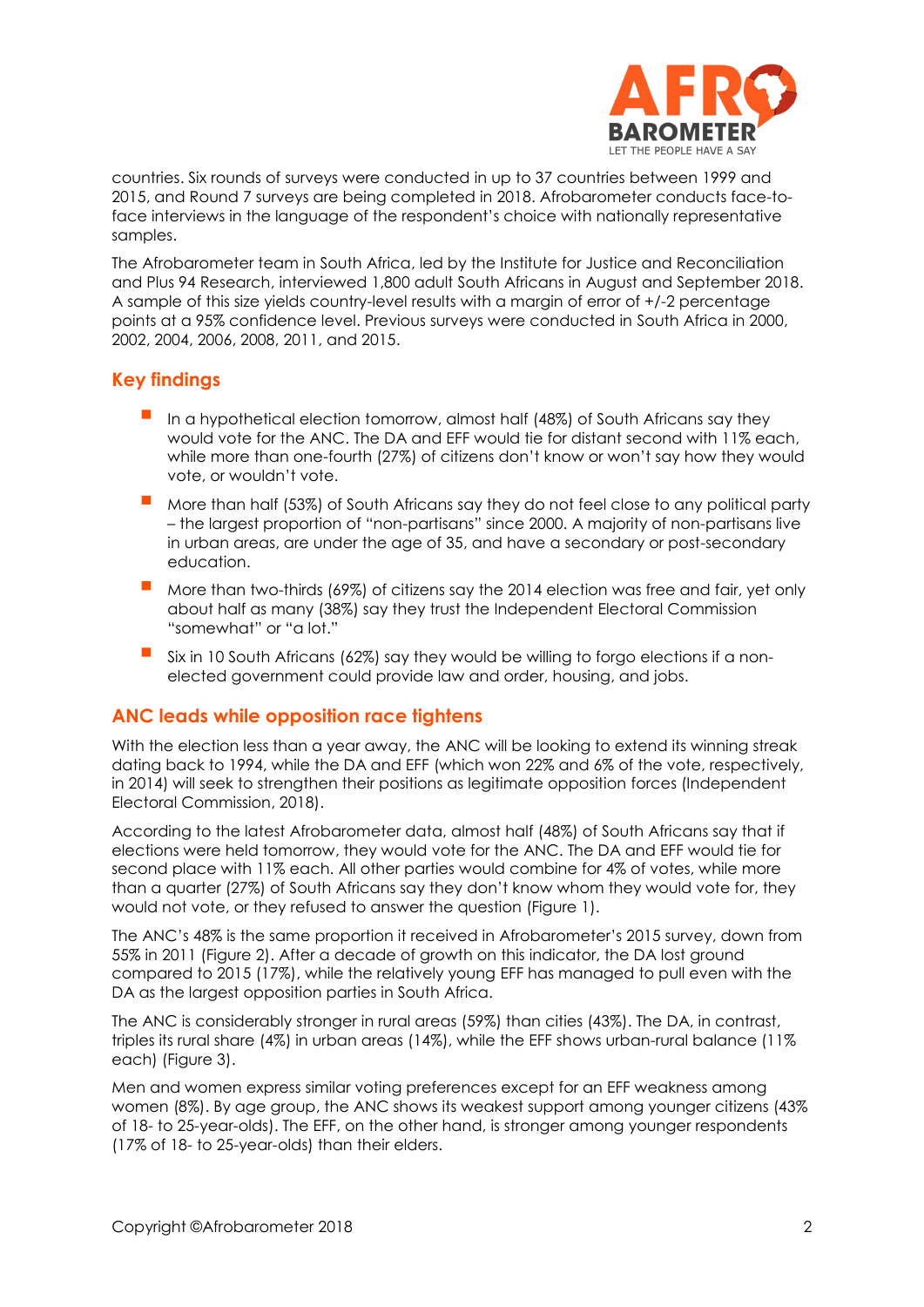

The only province where the ANC does not have the largest share of support among these declared voters is Western Cape, where it trails the DA 31% to 23%. The ANC enjoys majority support in the Eastern Cape (69%), Mpumalanga (65%), Limpopo (60%), and North West (55%) provinces. More than one-third of respondents are in the "don't know/refused to answer/wouldn't vote" camp in Western Cape (39%) and KwaZulu-Natal (34%).



### **Figure 1: Voting intentions** | South Africa | 2018

*Respondents were asked: If national elections were held tomorrow, which party would you vote for?*



**Figure 2: Trends in voting intentions** | South Africa | 2006-2018

*Respondents were asked: If national elections were held tomorrow, which party would you vote for?*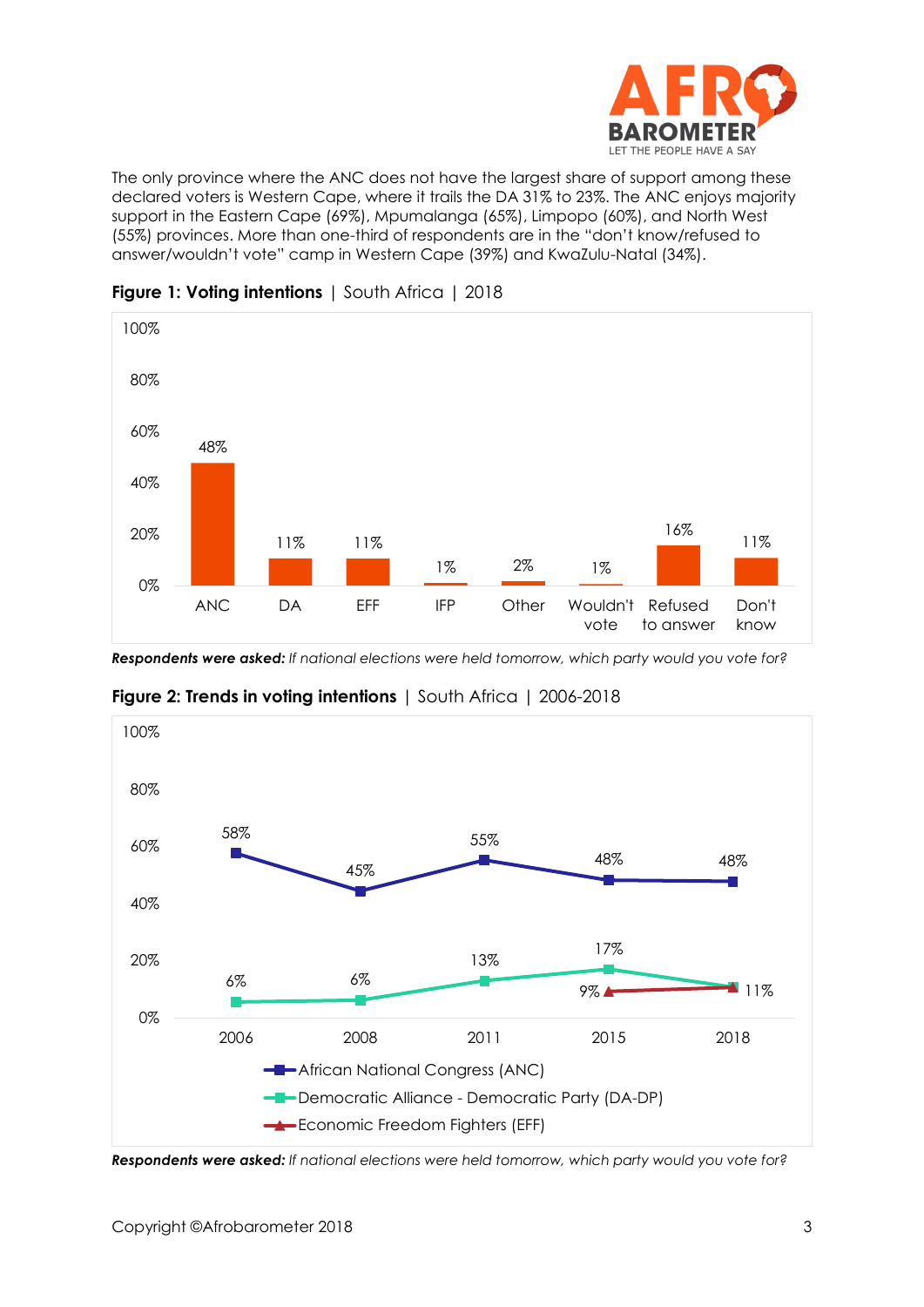





*Respondents were asked: If national elections were held tomorrow, which party would you vote for?*

### **What the voter base looks like**

While an analysis of voting intentions by demographic group gives us an idea of how different people might vote, it may be useful for parties to know what their current vote base looks like. This might help them identify potential target audiences and focus areas for their campaigns. Recalling the caveat that 27% of survey respondents did not reveal a voting intention, we see that the DA has the most heavily urbanized voter base: 87% of avowed DA supporters live in cities, compared to 68% of ANC and 62% of EFF supporters (Figure 4).

Based on respondents' stated voting intentions, each of the three parties draws more than one-fourth of its voters from Gauteng province, making it an important battleground for all three. The DA's largest voter base is in the Western Cape province (35%), the only DAgoverned province, while ANC and EFF support is spread more evenly across most other provinces. Gauteng and the Western Cape account for more than one-third (36%) of the country's population (Statistics South Africa, 2018).

While the ANC and DA voter bases lean toward being majority female (52% and 56%, respectively), the EFF voter base is almost two-thirds male (64%). Nine in 10 people who say they would vote for the ANC or EFF are Black African South Africans, while more than two-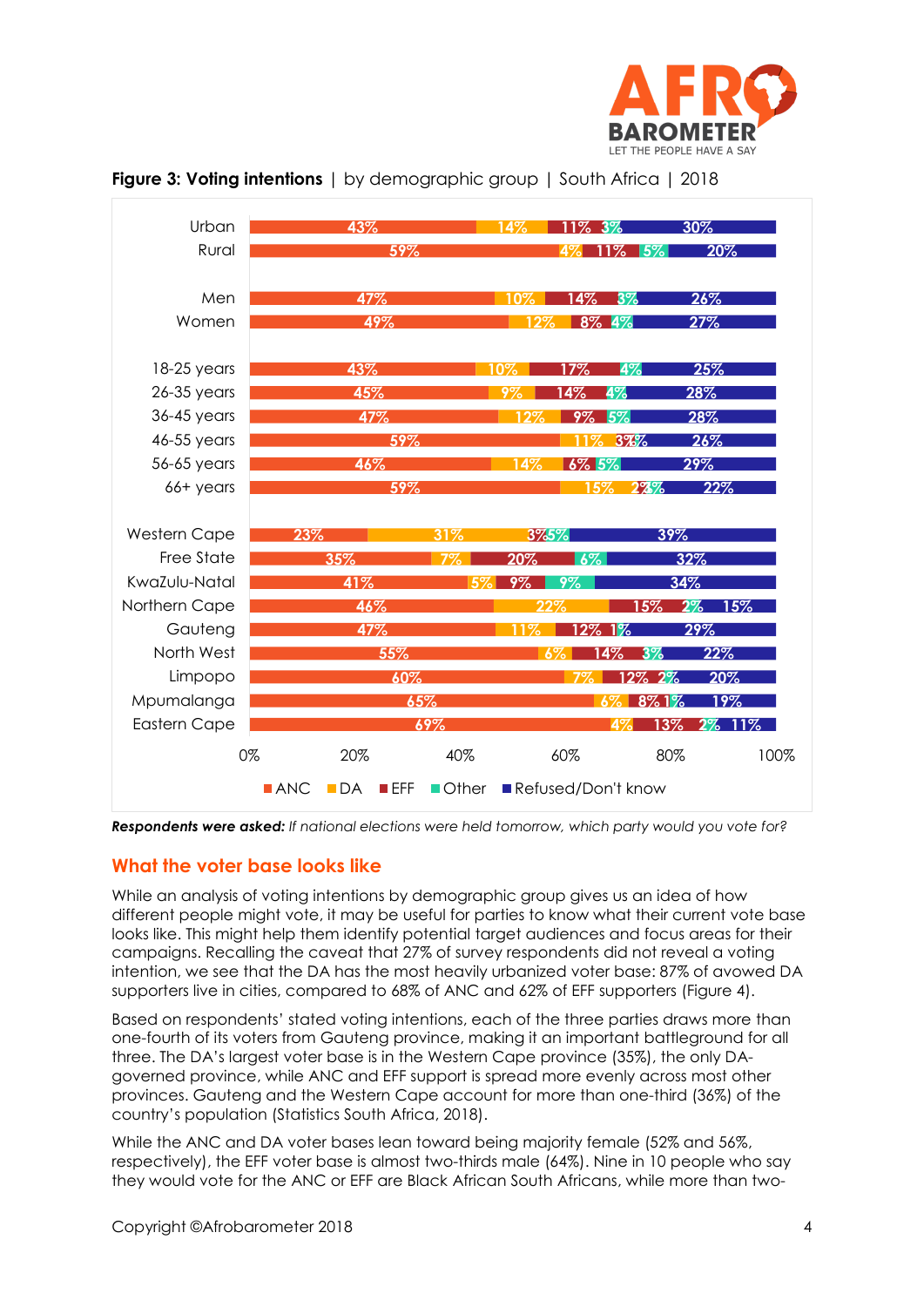

thirds of the DA support base is Coloured (40%) or White (30%). While all three parties have more young voters than older voters, the EFF voter base is most heavily reliant on younger supporters: Three-quarters are between the ages of 18 and 35, compared to slightly less than half for the ANC and DA.

More than half of declared voters for all three parties are unemployed – up to 65% of those who say they would vote for the ANC.



#### **Figure 4: Demographic characteristics of parties' voter base** | South Africa | 2018

*Respondents were asked: If national elections were held tomorrow, which party would you vote for? (Figure shows proportion of each party's supporters who fall into each socio-demographic category. Respondents who did not disclose a voting intention are excluded.)*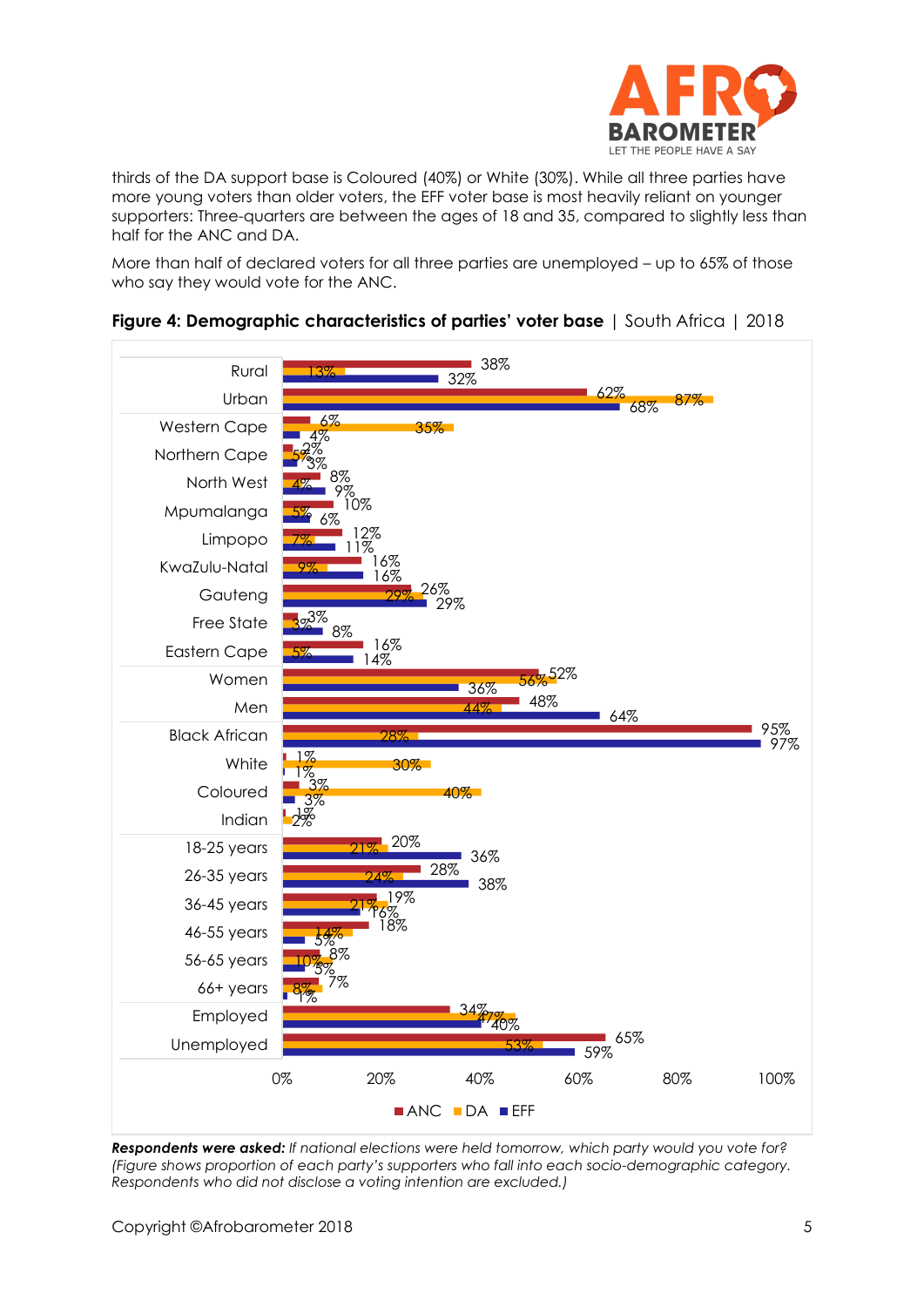

# **The non-partisan voter**

Even though 73% of survey respondents are willing to state which party they would vote for if the election were held tomorrow, not nearly as many identify as partisans of a political party. When asked whether they feel close to a particular political party, more than half (53%) of South Africans say they do not – the first time since Afrobarometer's 2000 survey that nonpartisans outnumber partisans. It reflects a sharp reversal from 2015, in which fully threefourths (76%) of respondents said they felt close to a party (Figure 5).

In 2018, 29% of all survey respondents say they feel close to the ANC – by far the largest proportion among those who identify with any political party (Figure 6). Just 6% say they feel close to the EFF, and 4% to the DA.



**Figure 5: Levels of partisanship** | South Africa | 2000-2018

**Respondents were asked:** *Do you feel close to any particular political party*?



**Figure 6: Party identification** | South Africa | 2018

**Respondents were asked:** *Do you feel close to any particular political party? [If yes:] Which party is that?*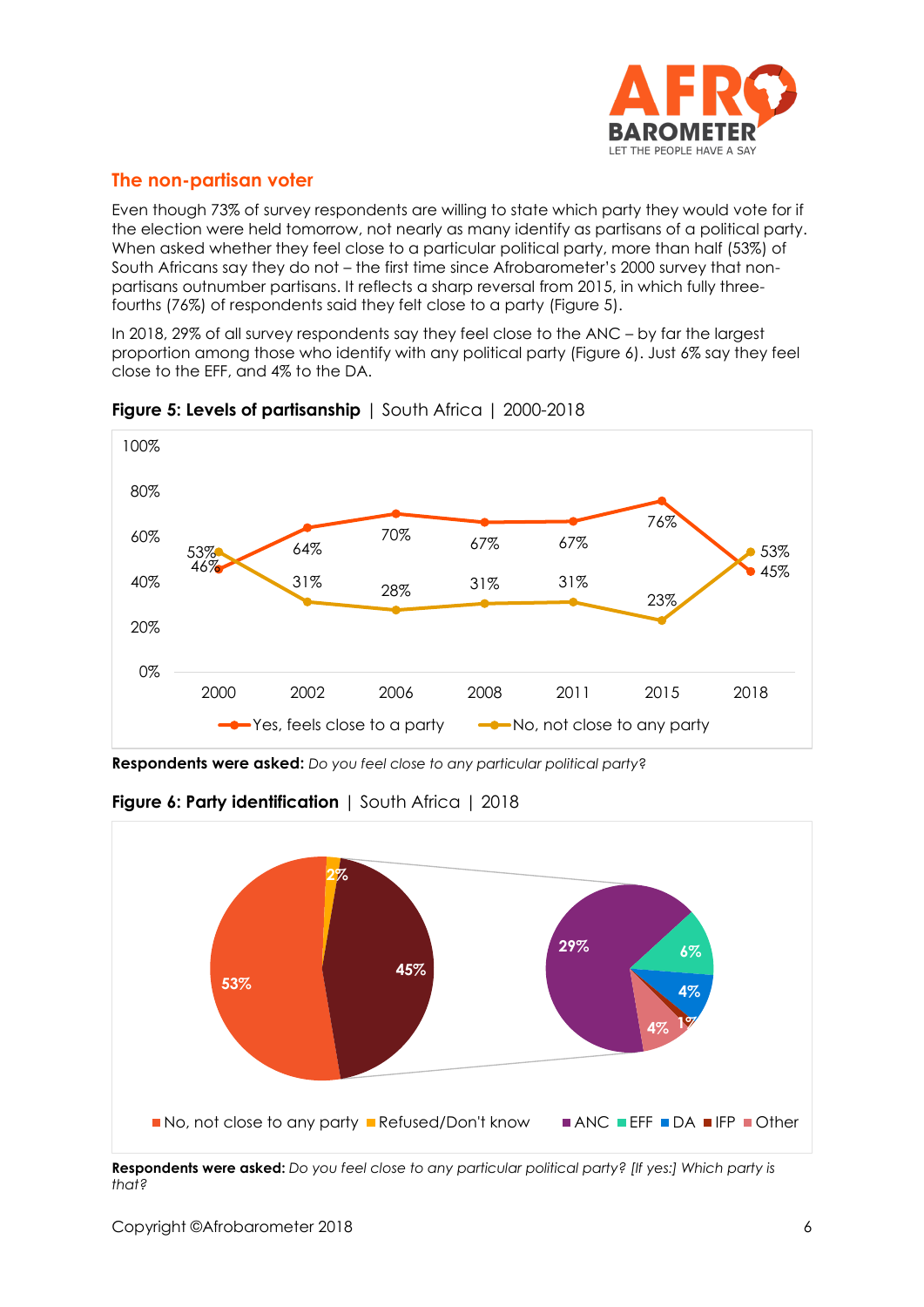

Looking at the demographic characteristics of these non-partisans (Figure 7), we see that almost three-quarters (72%) reside in urban areas. Three out of 10 (29%) live in the Gauteng. Given that Gauteng is the most "shared" province support base of the three largest parties, this may suggest that parties would do well to focus their campaign efforts in Gauteng in a bid to win these non-partisan voters. The data also indicate that more than half of these respondents are below the age of 35. And they are educated: Four-fifths of them have either a secondary or post-secondary qualification.





*Respondents were asked: Do you feel close to any particular political party? (% who say "no") (Figure shows proportion of "non-partisans" who fall into each socio-demographic category*.*)*

When we analyze declared voting intentions by whether respondents feel close to a party, the numbers indicate that half of hypothetical DA and EFF "voters" do not feel close to any party (54% and 52%, respectively) (Figure 8). The same is true of 38% of ANC "voters." Understandably, most "don't know/refused to answer/wouldn't vote" respondents also say they do not feel close to any party.

Furthermore, 26% of South Africans say both that they voted in the 2014 election and that they do not feel close to any political party. Even though over-reporting of voting is common, the substantial percentage of people who say they voted and do not feel close to any party suggests that there is a significant proportion of the population who may be open to influence by party campaigns and/or policy. This supports arguments that "political performance matters and electoral campaigns matter" (Mattes, Taylor, & Africa, 1999). These may be people who will be making their voting decisions closer to the election.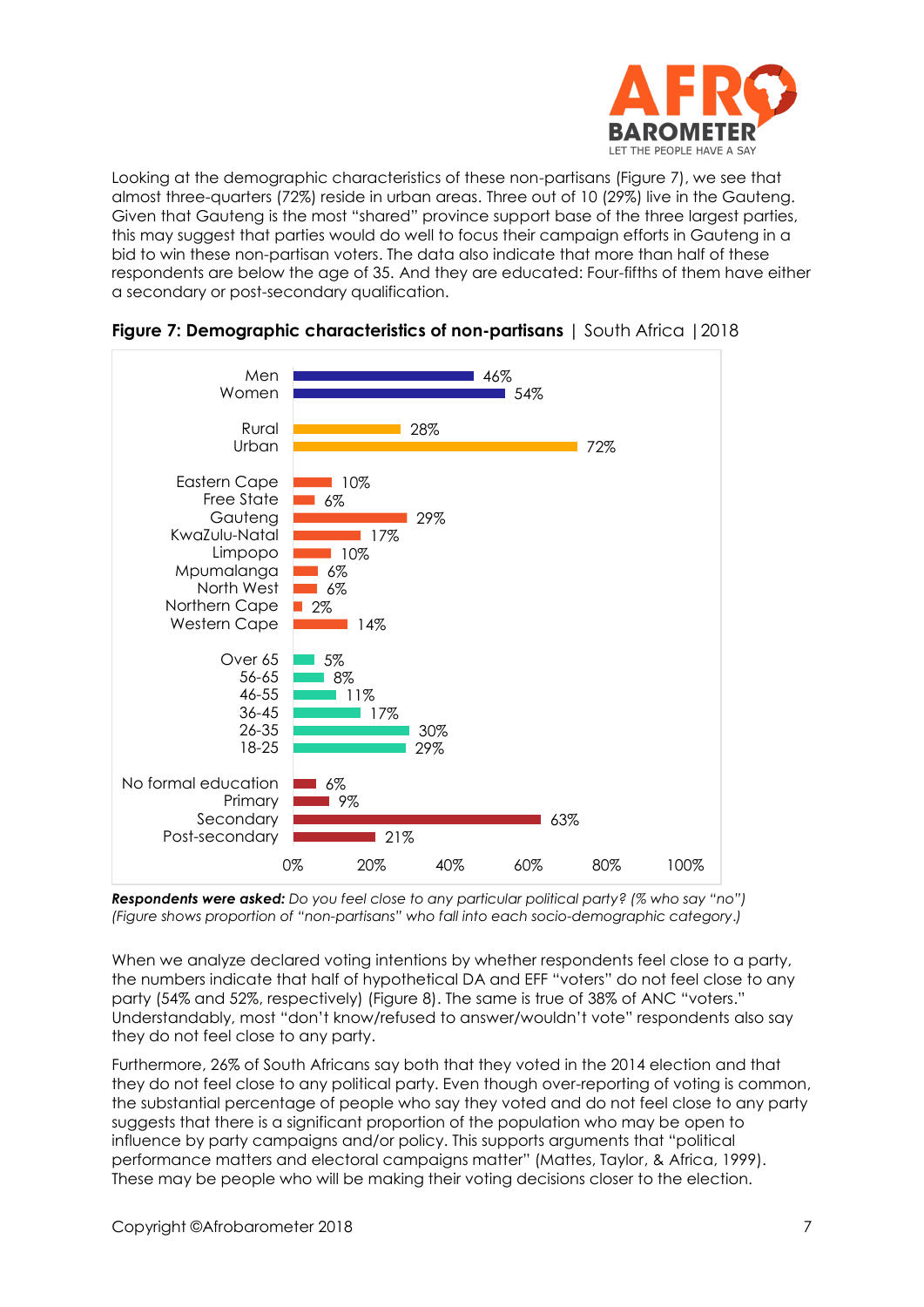



**Figure 8: Do South Africans feel close to parties they plan to vote for?** | South Africa | 2018

#### *Respondents were asked:*

- *If national elections were held tomorrow, which party would you vote for?*
- *Do you feel close to any particular political party? [If yes:] Which party is that?*

## **Attitudes toward elections**

Given its large proportion of non-partisans, will South Africans be motivated enough to go out and vote? If attitudes toward elections impact democratic participation, the latest Afrobarometer findings offer a mixed outlook: While South Africans express a general preference for elections, their willingness to forgo them in exchange for personal security is high.

Over the past two decades, most South Africans have characterized their national elections as largely free and fair. In 2018, 69% say the 2014 election was "completely free and fair" or "free and fair with minor problems," the lowest proportion of positive responses since 2000 (Figure 9).

Strikingly, popular trust in the Independent Electoral Commission has dropped dramatically. Fewer than four in 10 South Africans (38%) say they trust the IEC "somewhat" or "a lot," a 31percentage-point decline since 2011 (Figure 10). One contributing factor to this decline in trust may be allegations of partiality following the 2016 local government election. After suffering significant losses in some metropolitan municipalities, the ANC accused the IEC of leaking results to the opposition and accused its deputy chairperson of being an "enemy" of the party (News24, 2016; Nicolson, 2018).

Despite these declines in popular belief in electoral institutions, a majority – though hardly an overwhelming majority – of South Africans express faith in the current electoral system. At least six in 10 favour regular, open, and honest elections as the best way to choose leaders (61%), support multiparty competition (60%), and reject one-party rule (62%) and one-man rule (69%) (Figure 11).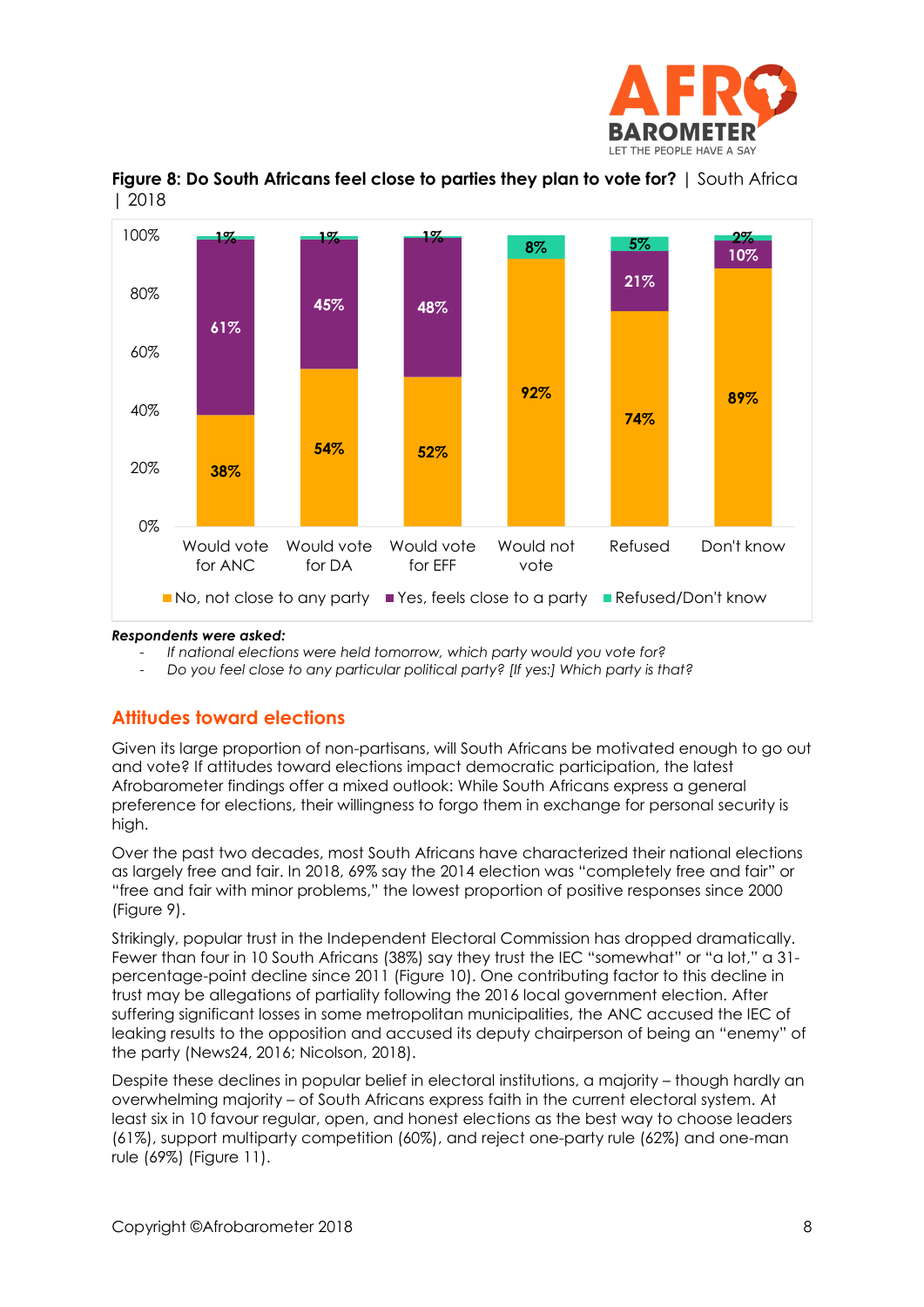



**Figure 9: Last election was free and fair** | South Africa | 2000-2018

*Respondents were asked: On the whole, how would you rate the freeness and fairness of the last national election, held in 2014? (% who say "completely free and fair" or "free and fair with minor problems")*

**Figure 10: Trust in the Independent Electoral Commission** | South Africa | 2000-2018



*Respondents were asked. How much do you trust each of the following, or haven't you heard enough about them to say: The Independent Electoral Commission*? *(% who say "somewhat" or "a lot")*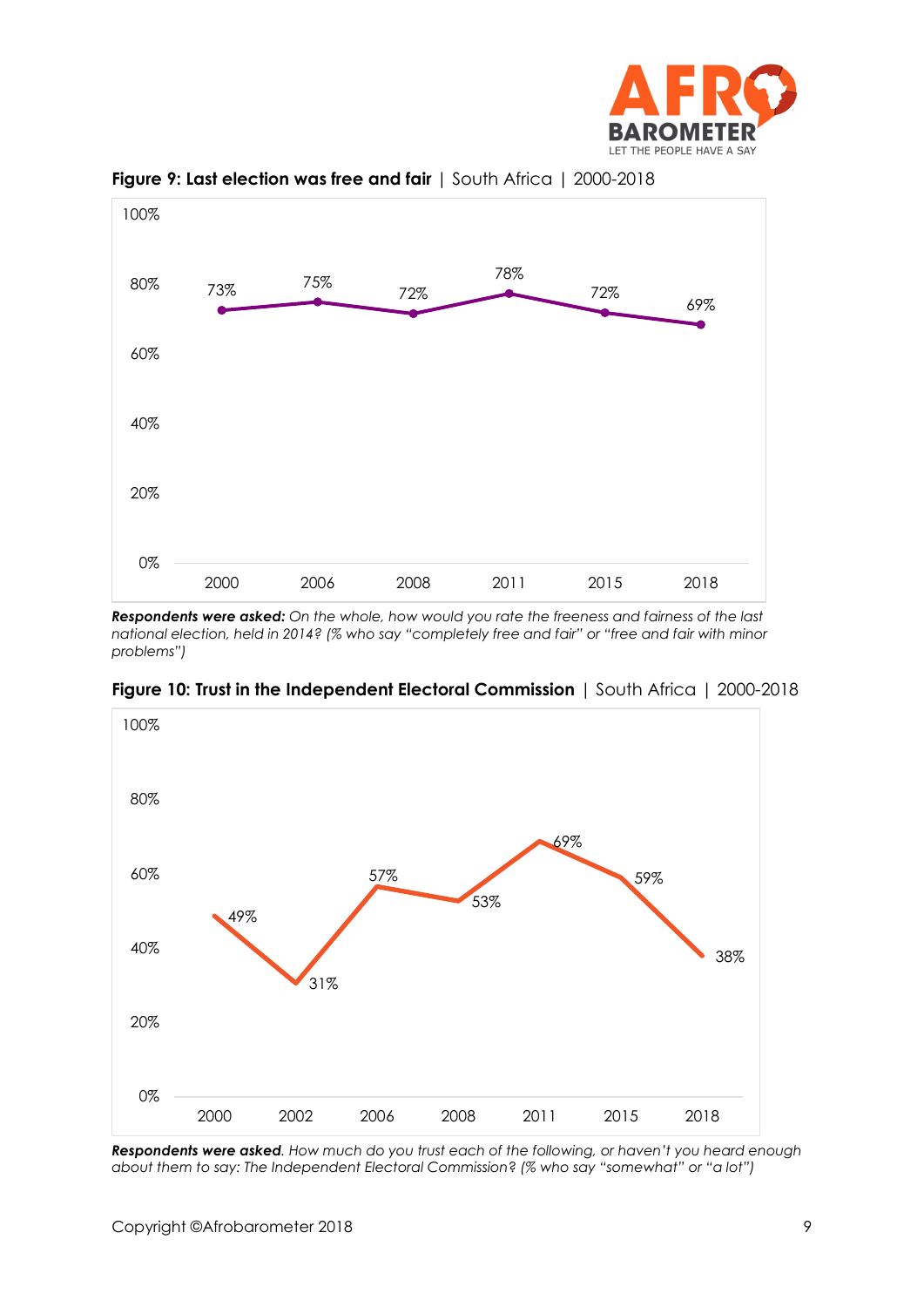



**Figure 11: Support for current electoral system**| South Africa |2018

#### *Respondents were asked:*

- *There are many ways to govern a country. Would you disapprove or approve of the following alternatives:*

o *Only one political party is allowed to stand for election and hold office?*

o *Elections and Parliament are abolished so that the president can decide everything? (% who "disapprove" or "strongly disapprove")* 

- *Which of the following statements is closest to your view?*

*Statement 1: We should choose our leaders in this country through regular, open, and honest elections. Statement 2: Since elections sometimes produce bad results, we should adopt other methods for choosing this country's leaders.*

*(% who "agree" or "strongly agree" with Statement 1)*

- *Which of the following statements is closest to your view?*

*Statement 1: Political parties create division and confusion; it is therefore unnecessary to have many political parties in South Africa.*

*Statement 2: Many political parties are needed to make sure that South African have real choices in who governs them.*

*(% who "agree" or "strongly agree with Statement 2)*

Despite a preference for elections, the data show that a majority of South Africans would be open to giving up elections in return for good service delivery by the government. More than six in 10 (62%) say they would be "willing" or "very willing" to forgo elections if a non-elected government or leader were able to impose law and order and provide housing and jobs (Figure 12).

This finding may suggest the depth of South Africans' dissatisfaction with the government's performance. Only one-fifth (22%) of citizens say the government is performing "fairly well" or "very well" at providing jobs, and fewer than one-third (30%) are satisfied with government's efforts to improve living standards of the poor (Figure 13).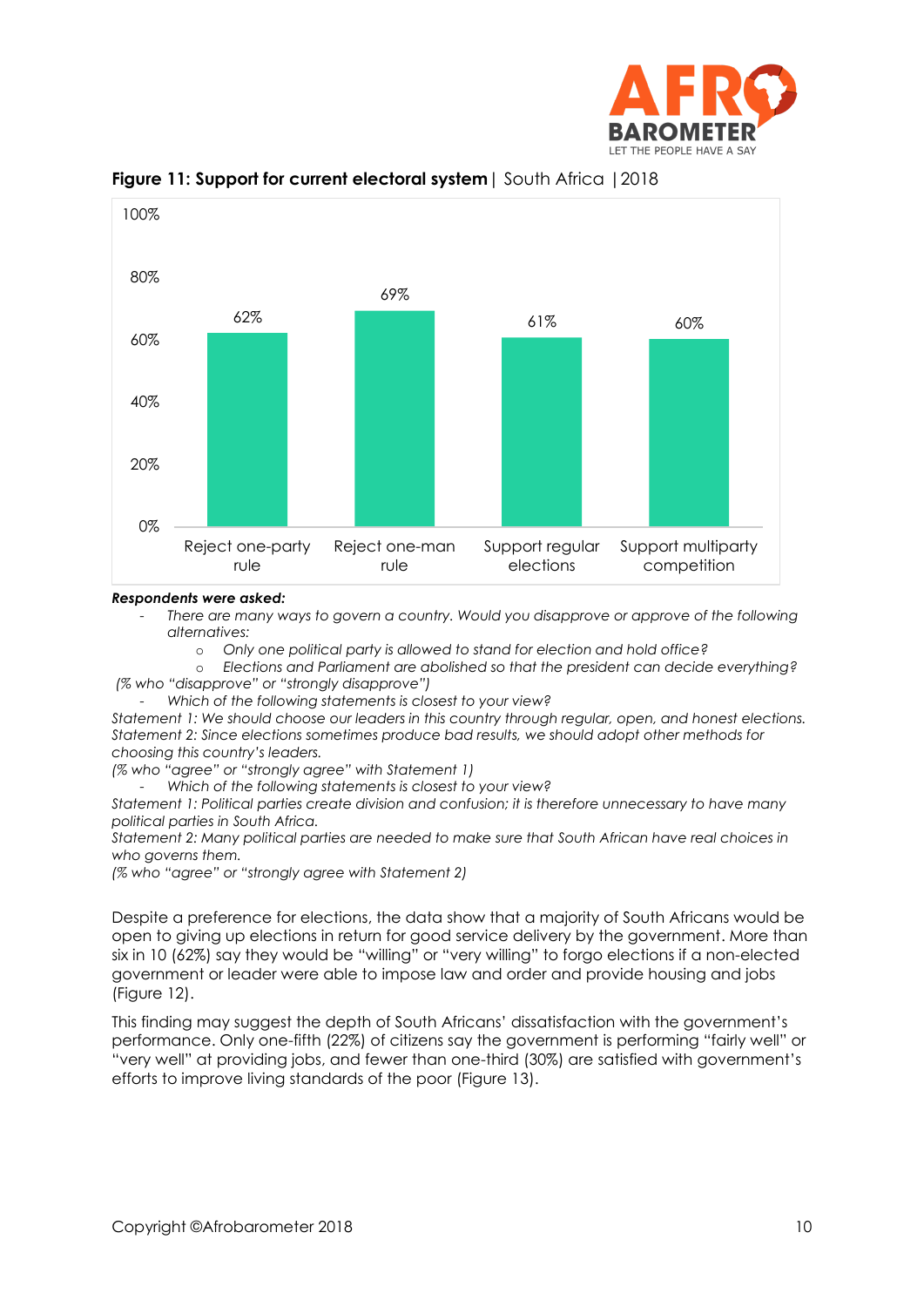



**Figure 12: Willing to give up elections in exchange for security, housing, and jobs**  | South Africa | 2018

*Respondents were asked. If a non-elected government or leader could impose law and order, and deliver houses, and jobs: How willing or unwilling would you be to give up regular elections and live under such a government?*



### **Figure 13: Government ability to deliver** | South Africa | 2018

*Respondents were asked: How well or badly would you say the current government is handling the following matters, or haven't you heard enough to say? (% who say "fairly well" or "very well")*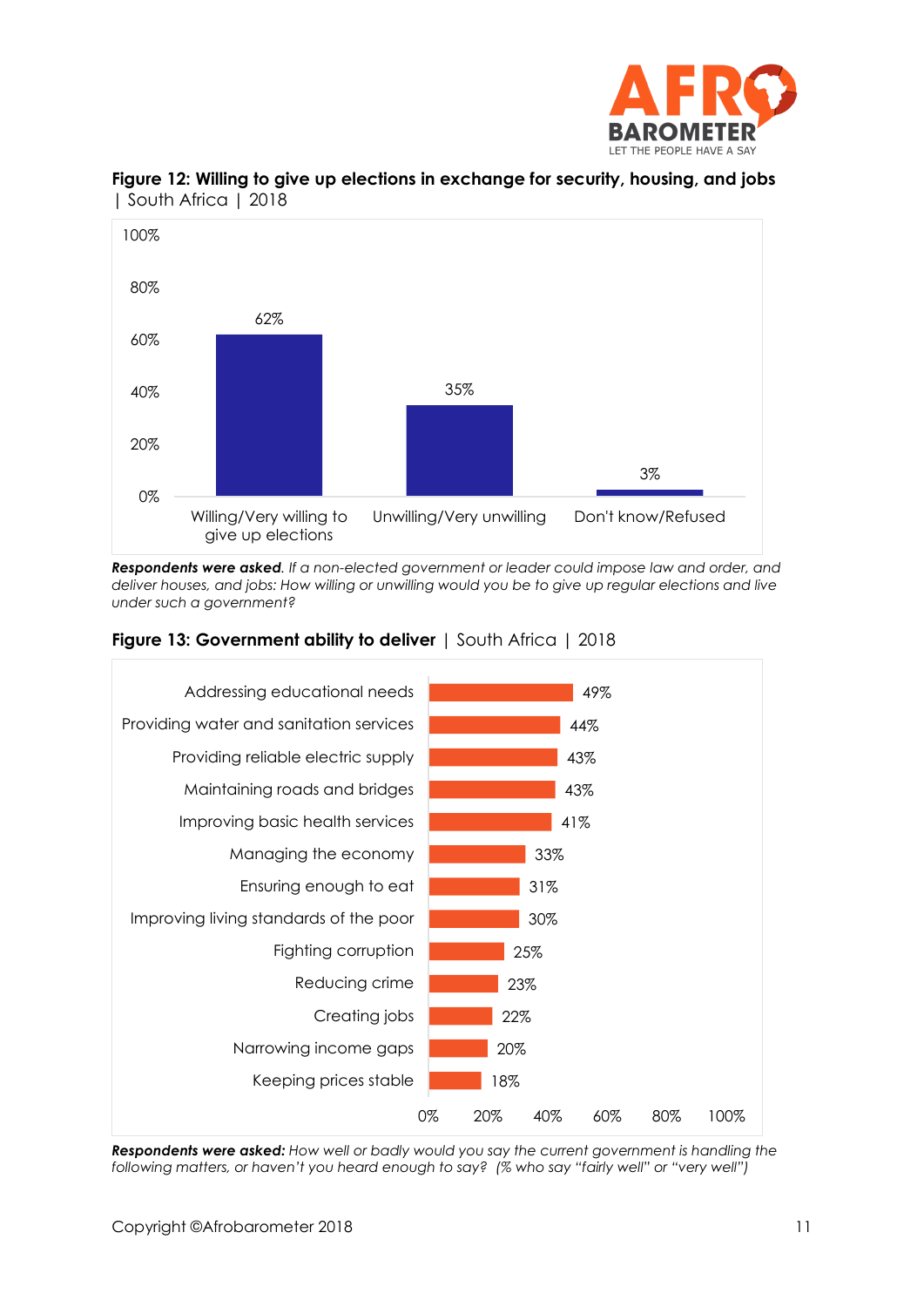

# **Conclusion**

Among South Africans willing to say how they'd vote in a hypothetical election, the EFF has pulled even with the DA, but both remain far behind the ANC. Beyond the horse race, however, the latest Afrobarometer findings suggest a population that is increasingly uncommitted to a particular party and perhaps so disillusioned with government service delivery as to question the value of democracy.

A majority of South Africans do not feel close to any party, the highest level of nonpartisanship since 2000. Even if many of these "non-partisans" are willing to state a voting intention, they may be open to new information from election campaigns and policy action.

A majority also see the government as failing to provide essential public services, to the point where six in 10 South Africans would be willing to do away with elections altogether if they could get a non-elected government or leader who could provide them with law and order, housing, and jobs.

Political parties might do well to focus their campaigns on citizens who are not yet committed to a particular party – most prominently people who are educated, youth, and urban residents – and on plans for providing the services they expect.

> Do your own analysis of Afrobarometer data – on any question, for any country and survey round. It's easy and free at www.afrobarometer.org/online-data-analysis.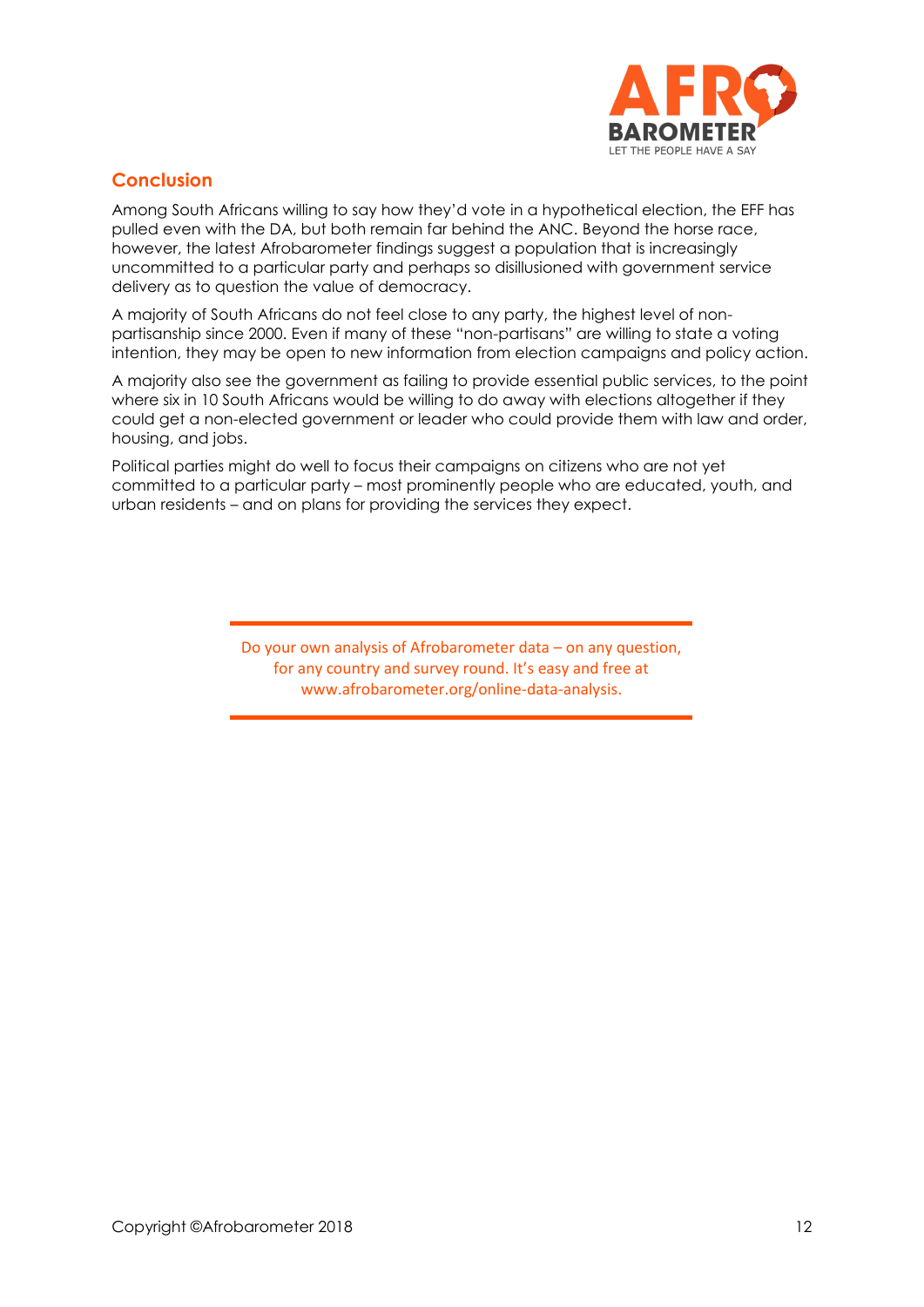

## **References**

- African National Congress. (2018). Zuma resignation: Read the ANC's full statement. [https://www.iol.co.za/news/politics/zuma-resignation-read-the-ancs-full-statement-13289235.](https://www.iol.co.za/news/politics/zuma-resignation-read-the-ancs-full-statement-13289235)
- Bendile, D. (2018). DA unravels the progress it has made. Mail & Guardian. 12 May. [https://mg.co.za/article/2018-05-12-da-unravels-the-progress-it-has-made.](https://mg.co.za/article/2018-05-12-da-unravels-the-progress-it-has-made)
- CNBC. (2018). South Africa in recession for first time since 2009, rand slumps. 4 September. [https://www.cnbc.com/2018/09/04/south-africa-in-recession-for-first-time-since-2009-rand](https://www.cnbc.com/2018/09/04/south-africa-in-recession-for-first-time-since-2009-rand-slumps.html)[slumps.html.](https://www.cnbc.com/2018/09/04/south-africa-in-recession-for-first-time-since-2009-rand-slumps.html)
- Grobler, R. (2018). Ramaphosa must 'come clean' about his knowledge of state capture Maimane. News24. 10 October. [https://www.news24.com/SouthAfrica/News/ramaphosa-must-come](https://www.news24.com/SouthAfrica/News/ramaphosa-must-come-clean-about-his-knowledge-of-state-capture-maimane-20181010)[clean-about-his-knowledge-of-state-capture-maimane-20181010.](https://www.news24.com/SouthAfrica/News/ramaphosa-must-come-clean-about-his-knowledge-of-state-capture-maimane-20181010)
- Independent Electoral Commission. (2018). Election results. [http://www.elections.org.za/content/Elections/Election-results/.](http://www.elections.org.za/content/Elections/Election-results/)
- Makhafola, G. (2018). 144 service delivery protests recorded in 2018 so far. IOL News. 11 July[.https://www.iol.co.za/news/south-africa/144-service-delivery-protests-recorded-in-2018-so](https://www.iol.co.za/news/south-africa/144-service-delivery-protests-recorded-in-2018-so-far-15961274)[far-15961274.](https://www.iol.co.za/news/south-africa/144-service-delivery-protests-recorded-in-2018-so-far-15961274)
- Mattes, R., Taylor, H., & Africa, C. (1999). Judgement and choice in the 1999 South Africa election. *Politikon, 26,* 235-247.
- News24. (2016). DA wants to protect IEC from bullying. 25 September. [https://www.news24.com/SouthAfrica/News/da-wants-to-protect-iec-from-bullying-20160925.](https://www.news24.com/SouthAfrica/News/da-wants-to-protect-iec-from-bullying-20160925)
- Nicolson, G. (2018). We should all be watching the IEC selection process to ensure political independence. Daily Maverick. 15 June. [https://www.dailymaverick.co.za/article/2018-06-15-we](https://www.dailymaverick.co.za/article/2018-06-15-we-should-all-be-watching-the-iec-selection-process-to-ensure-political-independence/)[should-all-be-watching-the-iec-selection-process-to-ensure-political-independence/.](https://www.dailymaverick.co.za/article/2018-06-15-we-should-all-be-watching-the-iec-selection-process-to-ensure-political-independence/)
- Southall, R. (2018). The EFF: South Africa's curious creature. HuffPost. 26 March. [https://www.huffingtonpost.co.za/2018/03/21/the-eff-south-africa-s-curious](https://www.huffingtonpost.co.za/2018/03/21/the-eff-south-africa-s-curious-creature_a_23391419/)[creature\\_a\\_23391419/.](https://www.huffingtonpost.co.za/2018/03/21/the-eff-south-africa-s-curious-creature_a_23391419/)
- Statistics South Africa. (2018). Mid-year population estimates. [http://www.statssa.gov.za/publications/P0302/P03022018.pdf.](http://www.statssa.gov.za/publications/P0302/P03022018.pdf)
- Thambo, S. (2018). The EFF is growing stronger despite attempts to denigrate it by neoliberals. Daily Maverick. 24 July. [https://www.dailymaverick.co.za/opinionista/2018-07-24-the-eff-is-growing](https://www.dailymaverick.co.za/opinionista/2018-07-24-the-eff-is-growing-stronger-despite-attempts-to-denigrate-it-by-neoliberals/)[stronger-despite-attempts-to-denigrate-it-by-neoliberals/.](https://www.dailymaverick.co.za/opinionista/2018-07-24-the-eff-is-growing-stronger-despite-attempts-to-denigrate-it-by-neoliberals/)
- Van Zyl, B. (2018). What does a recession mean for SA. 15 September. [https://www.moneyweb.co.za/moneyweb-opinion/soapbox/where-sa-is-right-now-and-what-it](https://www.moneyweb.co.za/moneyweb-opinion/soapbox/where-sa-is-right-now-and-what-it-all-means/)[all-means/.](https://www.moneyweb.co.za/moneyweb-opinion/soapbox/where-sa-is-right-now-and-what-it-all-means/)